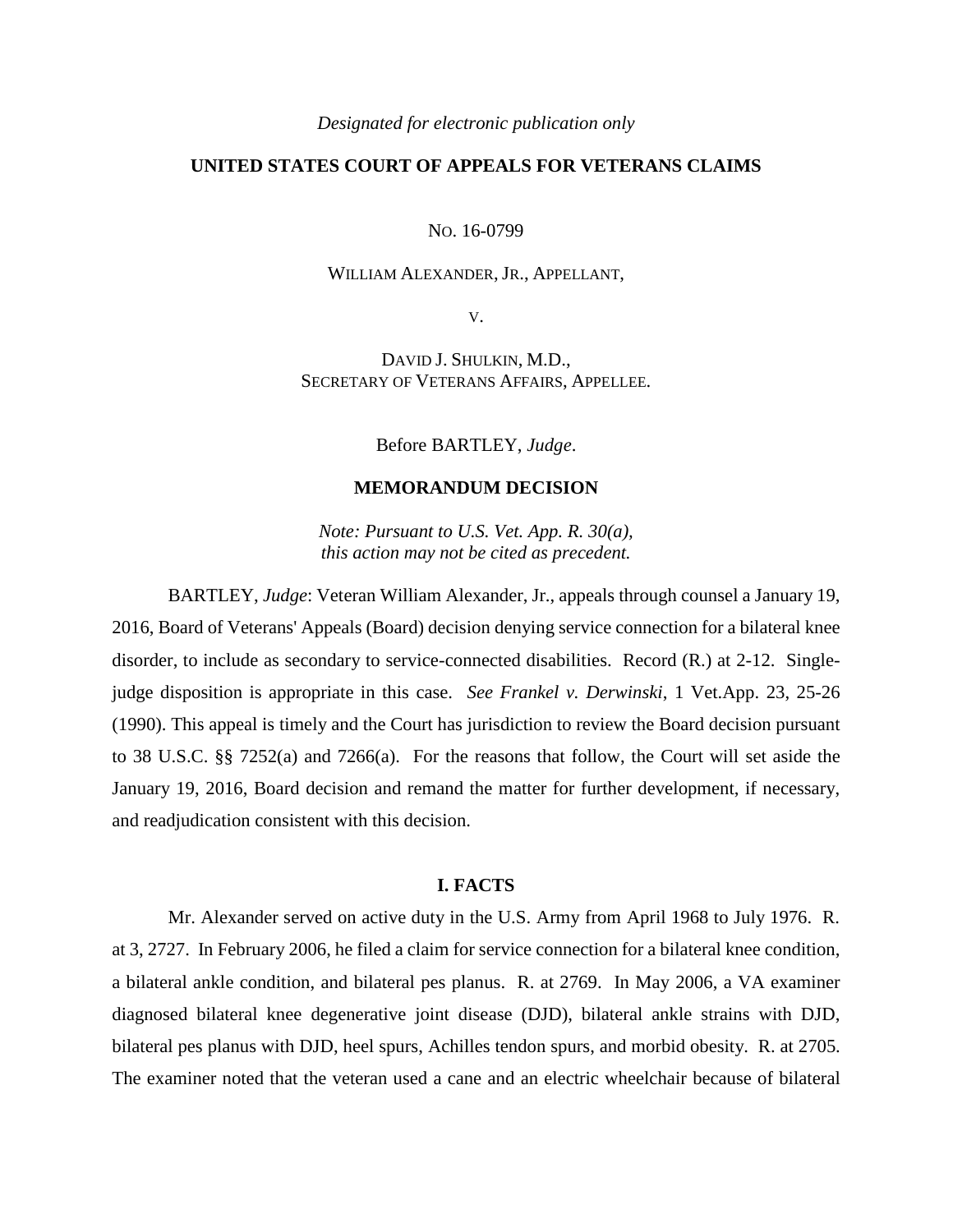knee arthritis and that the knee and ankle conditions interfered with daily activities such as walking or standing for long periods. R. at 2705.

In June 2006, a VA regional office (RO) granted service connection for left and right ankle sprain residuals and bilateral pes planus. R. at 2672. A July 2006 VA examiner stated without any explanation that it was less likely than not that the veteran's left and right knee DJD was due to service-connected pes planus or ankle sprain residuals. R. at 2419. In September 2006, the RO denied service connection for, inter alia, bilateral knee and bilateral ankle conditions, R. at 2622, and in December 2006 confirmed and continued the September 2006 decision as to the bilateral knee condition, R. at 2593.

In a November 2006 letter, Dr. Pedro Estorque, a private physician, stated that Mr. Alexander had chronic advanced DJD of the knees, ankles, and feet with impaired mobility; was morbidly obese; and required a motorized wheelchair. R. at 2612. The doctor noted that the veteran had been his patient since 1999 and that his joint-related impairment, ankle pain, and poor mobility had been progressing since active duty, as indicated in 1970s military records he submitted. *Id*. In a February 2007 letter, Dr. Estorque stated that morbid obesity contributed to the veteran's overall problems that included, inter alia, knee, ankle, and foot DJD; ankle sprains; diabetes mellitus; and hypertensive cardiovascular disease. R. at 2583.

In February 2007, Mr. Alexander filed a Notice of Disagreement and in a May 2007 Statement of the Case, the RO continued to deny service connection for a bilateral knee condition. R. at 2570, 2581. In June 2007, the veteran perfected his appeal. R. at 2550. In July 2011, the RO granted service connection for, inter alia, diabetes mellitus, bilateral upper and lower extremity peripheral neuropathy, and chronic kidney disease and increased evaluations for right and left ankle sprain residuals. R. at 1541-42.

An August 2011 VA examination report noted left foot transmetatarsal amputation secondary to diabetes mellitus. R. at 1509-10. A December 2011 VA examiner stated that the veteran was "very unsteady on his feet" and used a motorized wheelchair and that during the examination he attempted to take several steps with a cane but could barely move. R. at 1442. The examiner opined that morbid obesity significantly contributed to his impaired mobility and that service-connected diabetes, with its severe peripheral neuropathy and renal involvement, coupled with chronic bilateral ankle instabilities, rendered him totally disabled. *Id*.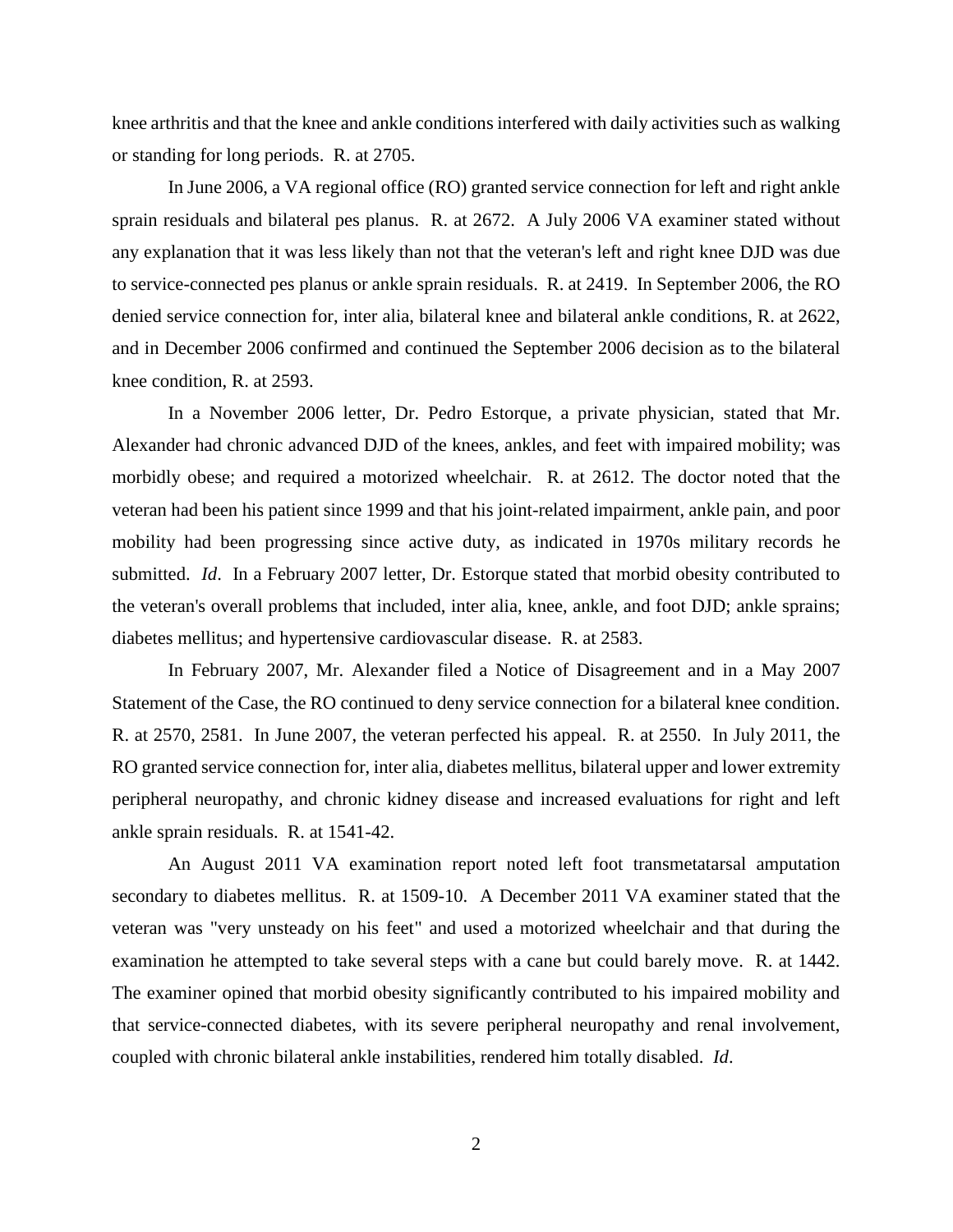In March 2012, the RO granted service connection for left foot transmetatarsal amputation with pes planus and entitlement to automobile and adaptive equipment, special monthly compensation (SMC) based on loss of use of a foot from November 2010, and SMC based on housebound status from November 2010 to March 2011. R. at 1398.

A June 2012 VA examiner opined that it was less likely than not that Mr. Alexander's bilateral knee condition was proximately due to or the result of a service-connected condition and more likely than not related to chronic degenerative changes associated with aging and morbid obesity. R. at 1343-44 (noting that orthopedic literature revealed no credible, peer-reviewed studies supporting the contention that degenerative changes in one joint may induce degenerative changes in another joint).

In July 2013, the Board remanded the bilateral knee claim to obtain a new VA examination, finding the July 2006 and June 2012 VA examination reports inadequate because they considered only the causation aspect of secondary service connection and did not address secondary service connection based on aggravation. R. at 1206. The Board instructed the examiner to opine whether it was at least as likely as not that the bilateral knee condition was aggravated beyond the normal progress of the disorder by service-connected right foot pes planus, left foot transmetatarsal amputation with pes planus, or left and right ankle sprain residuals. R. at 1210; *see* R. at 383.

An August 2013 VA examiner opined that Mr. Alexander's bilateral knee condition was less likely than not proximately due to or the result of a service-connected condition because review of orthopedic literature revealed that it was more likely than not due to chronic degenerative changes associated with aging and morbid obesity. R. at 896.

In March 2015, the Board again remanded the bilateral knee claim, finding the August 2013 examination inadequate because it did not address the aggravation aspect of secondary service connection. R. at 838. The Board noted the August 2013 examiner's finding that the veteran's bilateral knee condition was less likely than not proximately due to or the result of service-connected disabilities, but stated that the examiner provided no rationale for this opinion and that this Court had held it unclear whether a medical opinion finding that a claimed disorder is not "caused by" a service-connected disability encompasses the question of aggravation. *Id*. (citing *El-Amin v. Shinseki,* 26 Vet.App. 136, 140 (2013)). The Board ordered a new examination and instructed the examiner to address the following question: "Is it at least as likely as not . . . that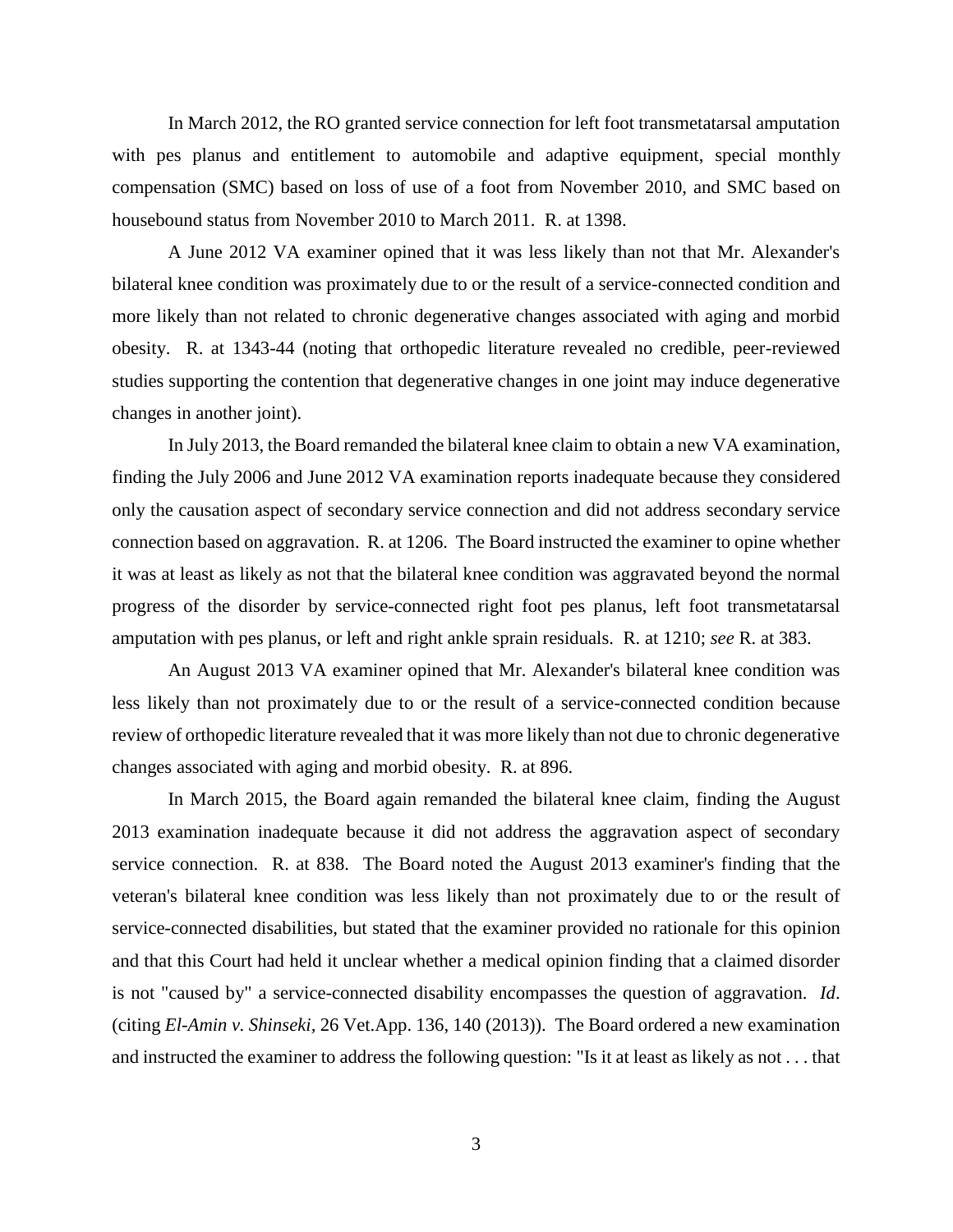the [v]eteran's bilateral knee disability was caused or aggravated by any of his service-connected disabilities, including his bilateral foot disability or his bilateral ankle disability?" R. at 839-40.

A June 2015 VA examiner opined that it was less likely than not that Mr. Alexander's bilateral DJD was caused by, aggravated by, or the result of his service-connected disabilities, including bilateral foot and ankle disabilities, because there was no peer-reviewed medical literature supporting the contention that pes planus, unilateral forefoot amputation, or bilateral ankle sprain residuals cause or aggravate the development of bilateral knee DJD. R. at 84. The examiner noted that pes planus and gait disturbances had not been shown to aggravate the development of knee DJD and that he was unaware of an association between diabetes mellitus and aggravation of knee DJD. *Id*. The examiner explained that DJD is caused by chronic weight bearing on the knees, develops over a lifetime, and gradually progresses. *Id*. The examiner noted that the veteran's chronic obesity aggravated his bilateral knee DJD because it increased weight bearing on the knees. *Id*.

In the January 2016 decision on appeal, the Board recounted the June 2012, August 2013, and June 2015 VA opinions and stated that, when read in conjunction with one another, those examinations were adequate because they discussed relevant evidence, considered the veteran's statements, and provided rationale for their conclusions. R. at 9. The Board found that the examiners competently opined that Mr. Alexander's bilateral knee disability was the result of aging and morbid obesity and was not related to service. R. at 11. The Board therefore denied service connection for a bilateral knee disability, to include as secondary to service-connected disabilities. R. at 2. This appeal followed.

## **II. ANALYSIS**

Mr. Alexander argues that the Board erred by (1) failing to address a reasonably raised claim that his service-connected disabilities caused or aggravated obesity and that such obesity subsequently caused or aggravated his bilateral knee condition; (2) relying on inadequate VA examinations; and (3) providing inadequate reasons or bases for denying service connection. Appellant's Brief (Br.) at 8-18; Appellant's Reply Br. at 4-8. The Secretary disputes the veteran's arguments and urges the Court to affirm the January 2016 Board decision. Secretary's Br. 3-13. The Court finds that the Board failed to address a reasonably raised secondary service connection theory and to provide adequate reasons or bases for its decision.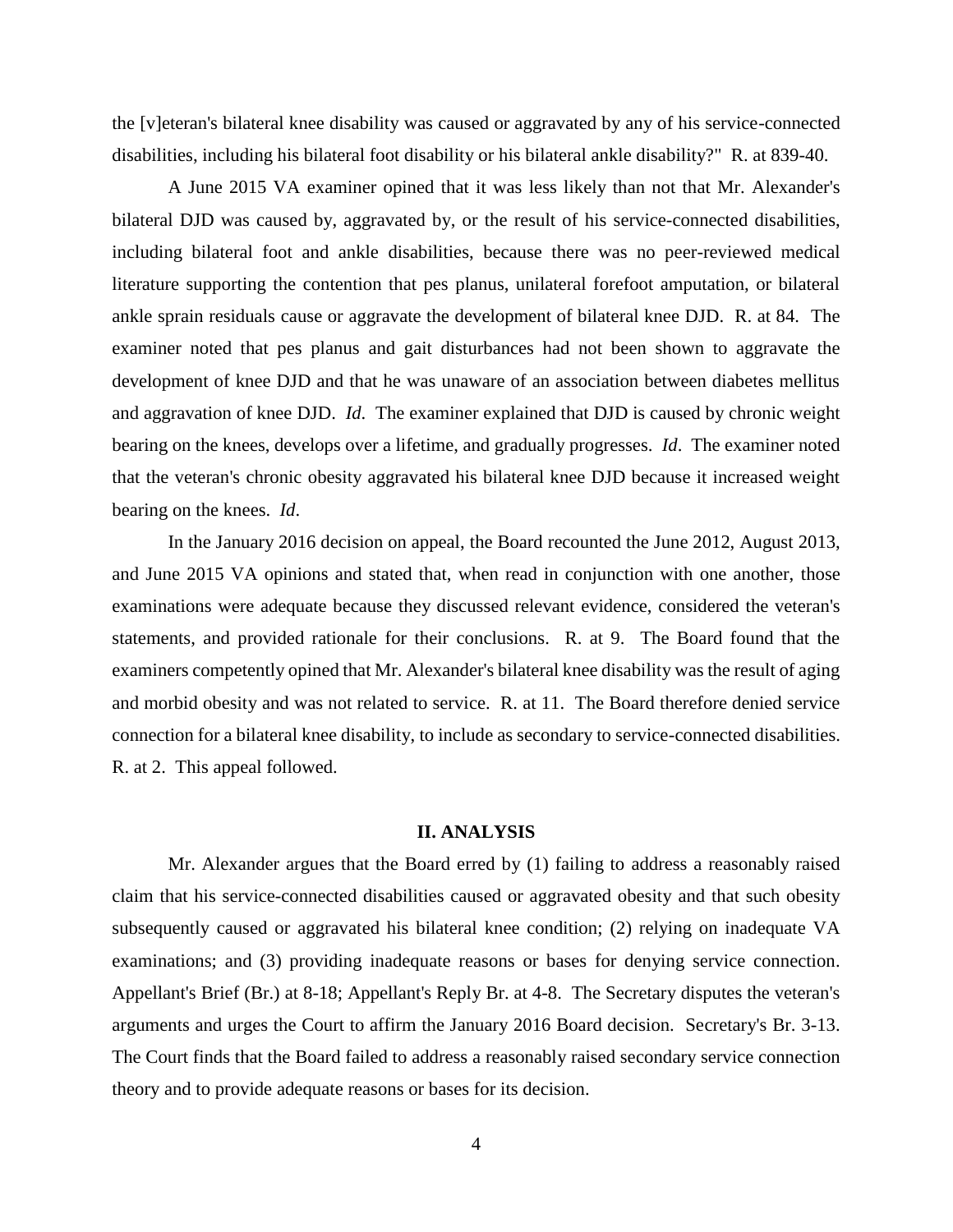It is well established that the Board is required to consider all theories of entitlement to VA benefits that are either raised by the claimant or reasonably raised by the record. *Schroeder v. West*, 212 F.3d 1265, 1271 (Fed. Cir. 2000); *DeLisio v. Shinseki*, 25 Vet.App. 45, 53 (2011) (finding that "upon the filing of a claim for benefits, the Secretary generally must investigate the reasonably apparent and potential causes of the veteran's condition and theories of service connection that are reasonably raised by the record or raised by a sympathetic reading of the claimant's filing"); *Robinson v. Peake*, 21 Vet.App. 545, 552 (2008), *aff'd sub nom. Robinson v. Shinseki*, 557 F.3d 1355 (Fed. Cir. 2009); *see also Clemons v. Shinseki*, 23 Vet.App. 1, 3 (2009) (per curiam order) (noting that the Court has "jurisdiction to remand to the Board any matters that were reasonably raised below that the Board should have decided, with regard to a claim properly before the Court, but failed to do so").

Here, the record reasonably raised the issue of whether Mr. Alexander's obesity was as likely as not caused or aggravated by his service-connected disabilities and, in turn, whether his obesity as likely as not caused or aggravated his bilateral knee condition. First, the record contains unequivocal evidence that the veteran's bilateral knee DJD was either caused or worsened by morbid obesity. The June 2015 VA examiner opined that the veteran's chronic obesity at the very least aggravated his bilateral knee DJD because it increased weight bearing on the knees. R. at 84. And, given the extent and severity of Mr. Alexander's other service-connected conditions that impede exercise and mobility, including left foot transmetatarsal amputation with loss of use of the left foot, residuals of bilateral ankle sprains, and bilateral lower extremity peripheral neuropathy, the record raised the issue of whether Mr. Alexander's service-connected disabilities potentially caused or aggravated the obesity that has been determined to have at least aggravated his bilateral knee condition. *See DeLisio*, 25 Vet.App. at 53 (VA must address "the reasonably apparent and potential causes of the veteran's condition"). The various medical records that raise this issue include the May 2006 VA examiner opining that ankle conditions interfere with daily activities such as walking or standing, R. at 2705; Dr. Estorque's November 2006 letter noting that Mr. Alexander had chronic advanced ankle and feet DJD with impaired mobility, was morbidly obese, and required a motorized wheelchair, R. at 2612; the December 2011 VA examiner opining that service-connected diabetes, with severe peripheral neuropathy and renal involvement, coupled with chronic bilateral ankle instabilities, rendered the veteran totally disabled; that the veteran was "very unsteady on his feet," used a motorized wheelchair, and could barely move with a cane; and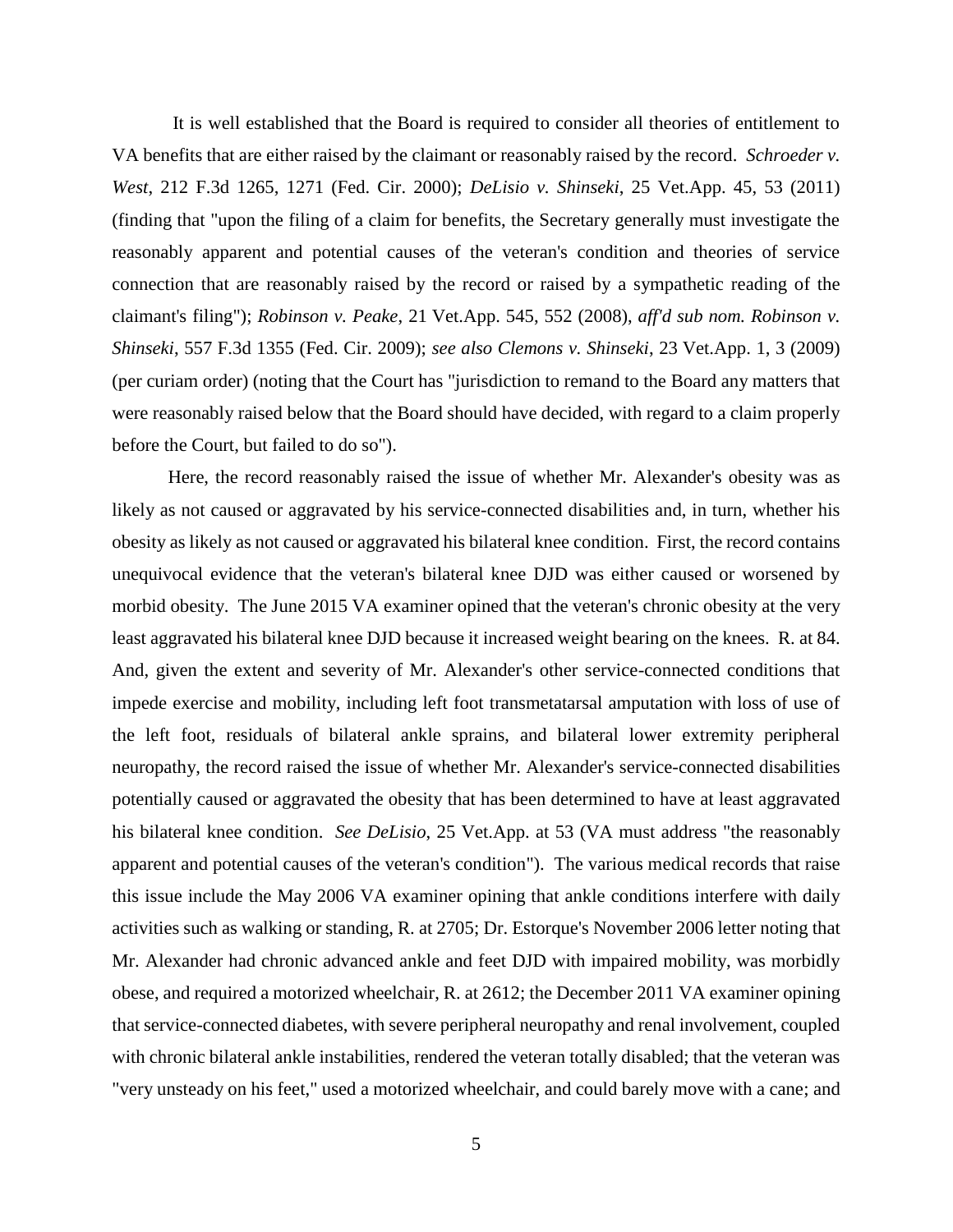that morbid obesity significantly impaired mobility, R. at 1142; and in March 2012, following the veteran's left foot transmetatarsal amputation, the RO's grant of entitlement to SMC based on loss of use of a foot, R. at 1398.

Accordingly, the Board was required to address the merits of the reasonably raised claim pertaining to secondary service connection; namely, whether the veteran's service-connected disabilities as likely as not caused or aggravated obesity and whether such obesity as a consequence as likely as not subsequently caused or aggravated the bilateral knee condition, *see Schroeder*, 212 F.3d at 1271; *DeLisio*, 25 Vet. App. at 53, and because it failed to do so, remand is required, *see Tucker v. West*, 11 Vet.App. 369, 374 (1998) (remand is appropriate "where the Board has incorrectly applied the law, failed to provide an adequate statement of reasons or bases for its determinations, or where the record is otherwise inadequate"). Therefore, the Court will remand for the Board to provide a decision as to such reasonably raised secondary service connection claim or to remand to the agency of original jurisdiction for development as needed.

Mr. Alexander also argues that the Board provided inadequate reasons or bases for finding the June 2012, August 2013, and June 2015 VA examinations adequate because the Board previously found the June 2012 and August 2013 examinations *inadequate* as to secondary service connection based on aggravation and then, in the current decision, merely reiterated the June 2015 examiner's opinion without analyzing the issue of secondary service connection based on aggravation. Appellant's Br. at 12-13. The Court finds that, despite twice remanding the veteran's bilateral knee claim because prior VA examinations did not address secondary service connection based on aggravation, *see* R. at 1206 (July 2013 Board remand because the June 2012 examination was inadequate); R. at 838 (March 2015 Board remand because the August 2013 examination was inadequate), the Board, without reasoning or discussion of secondary service connection based on aggravation, found that these same examiners competently opined that the veteran's bilateral knee disability was the result of aging and morbid obesity and not related to service. *See El-Amin*, 26 Vet.App. at 138-140 (finding that contributing factors to a disorder "[do] not rule out the possibility that it was also aggravated to some degree" by service-connected conditions and that an examiner's use of the phrase "related to" could not be said to encompass a discussion of aggravation). The Board therefore failed to provide adequate reasons or bases for determining that Mr. Alexander's bilateral knee condition was not aggravated by his service-connected disabilities. *See id*.; *Gilbert v. Derwinski*, 1 Vet.App. 49, 57 (1990) (the Board's statement must be adequate to enable a